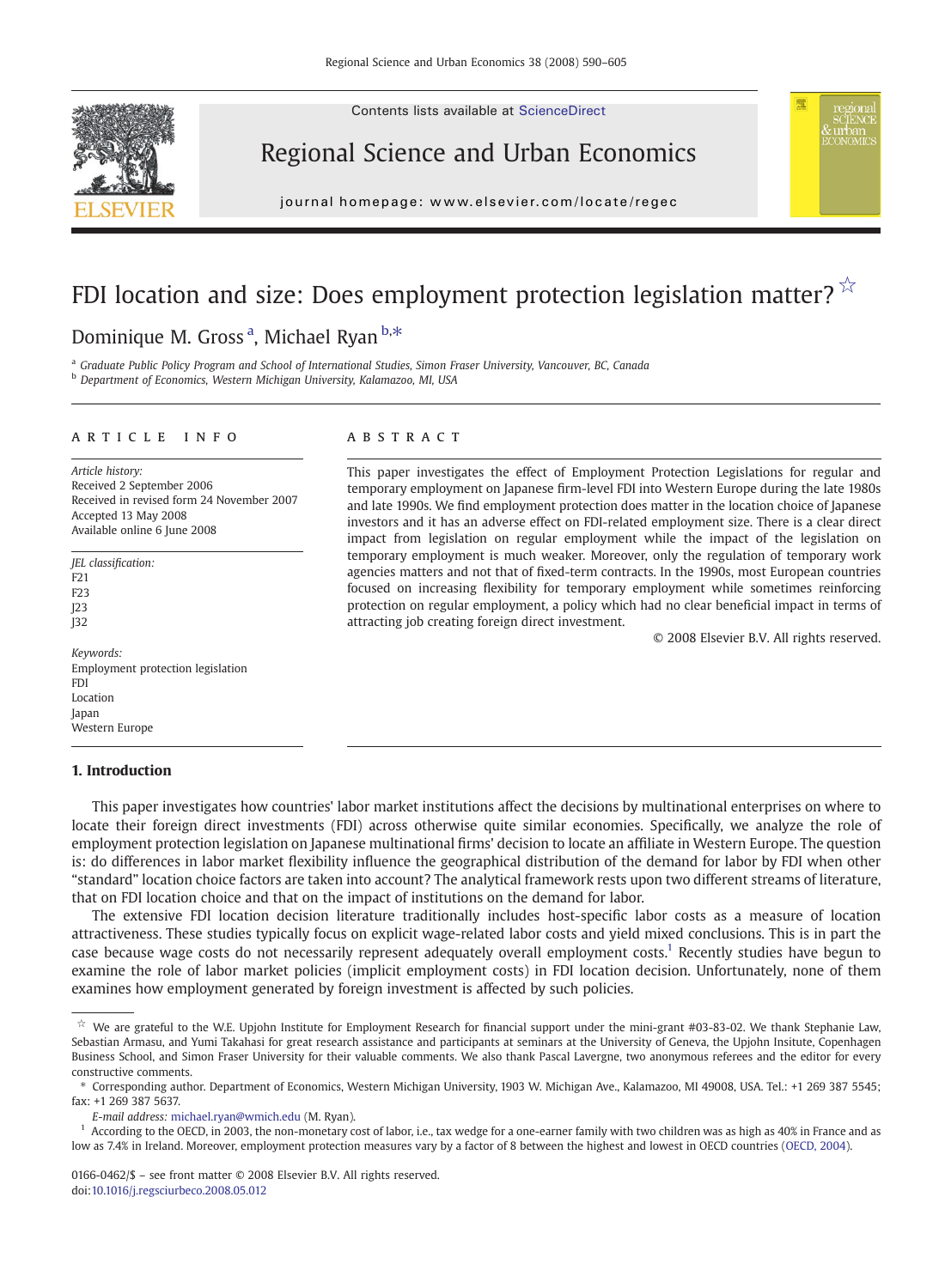The role of labor market institutions has been studied extensively in the context of the demand for labor by existing firms in the 1980s. Recently the topic attracted attention again with the rising interest in the link between institutions and economic performance in general and the labor market in particular [\(Botero et al., 2004\)](#page--1-0). Nevertheless, while theories about the short- and long-term impact of cost-increasing employment legislation (EPL) predict an adverse effect on employment, empirical studies remain divided as to its significance and magnitude.

By combining these streams of literatures this paper addresses two shortcomings of previous studies. First, empirical results about the impact of employment protection are inconclusive partly because only existing firms are investigated although much job creation and destruction arises from firms' entry and exit. By looking at employment related to FDI location choices, and in particular greenfield investments, we capture the firm's entry decision among several alternative countries. Second, this study fills a gap in the FDI location literature by considering how non-wage costs (i.e., fixed labor costs) embodied in labor institutions affect location choice.

The study considers some 1600 new investments, covering about 140,000 workers, by Japanese firms into all affiliate industries in 15 Western European countries in 1985–1990 and 1995–2000. Recently developed indexes in [OECD \(1999\)](#page--1-0) for protection in regular and temporary employment are used in addition to traditional host-specific FDI location factors. We find that employment protection does matter in the location and employment-size decision by Japanese investors, with protection for regular employment particularly harmful relative to protection for temporary employment. Yet, in the 1990s, European countries primarily liberalized temporary work and, while temporary work agencies may have positively influenced employment in some selected sectors, there has been little significant overall impact on job creation.<sup>2</sup> Hence, European countries' focus on liberalizing temporary employment has not been successful in attracting employment-generating FDI from Japanese multinationals.

The paper proceeds as follows. Section 2 surveys the relevant EPL and FDI literatures. Section 3 outlines the FDI and EPL data used in the study, while Section 4 provides the estimation results. Section 5 concludes.

### 2. Survey of literatures

This study merges two sets of literature: that on employment creation and employment protection legislation and that on the FDI location decision. We first survey the main issues of concern in each area and then discuss the implication of merging them.

### 2.1. Employment protection and employment

The stubbornly high levels of unemployment in Western Europe compared to North America in the 1980s and 1990s gave rise to a wealth of theoretical and empirical studies on the role played by the comparatively high employment protection enjoyed by European workers. Only the main studies are surveyed here as comprehensive surveys are available (see for examples, [Buechtemann, 1993; OECD, 1999; Addison and Teixeira, 2003;](#page--1-0) and [Betcherman et al., 2001\)](#page--1-0).

The concept of "employment protection" covers a large set of policies<sup>3</sup> and the most commonly considered are those restricting layoffs in downturns (e.g., periods of notice and severance pay), those affecting hiring flexibility (e.g., availability of and conditions for fixed-term contracts), and those altering the employment-hour trade off (e.g., maximum working hours per week and conditions for overtime payment). From a theoretical standpoint, any of these policies may alter the initial decision of a firm about its input-mix as well as the dynamic adjustment of employment through the business cycle.

Theoretically, EPL has been modeled mostly as deviations from a neo-classical labor market and, typically, it raises the cost of labor thereby affecting the choice of inputs. In the short-run, EPL modifies firing and hiring decisions and turnover is smaller ([Bertola, 1990\)](#page--1-0). In the long-run, the impact on employment/unemployment is less clear as it depends among other things on the persistence of shocks, the timing of implementation, the flexibility of wages and the parameters of the labor demand ([Bentolila and](#page--1-0) [Bertola, 1990; Bertola, 1992; Hamermesh, 1993b](#page--1-0)).<sup>4</sup> Also a general change in employment protection does not have the same impact as a group-targeted change in EPL because of spillover effects ([Dolado et al., 2007](#page--1-0)). For example, when temporary jobs become less protected than permanent jobs, temporary worker flows increase in expansion and recession and if firing costs for permanent workers are sufficiently high, turnover in temporary jobs may become so high that unemployment increases [\(Dolado et al., 2002](#page--1-0)).

Empirically, the challenge is to design a satisfactory quantitative measure for what is most often an extremely complex set of legislations. Earlier studies take into account only legislations that involve directly measurable cost; [Lazear \(1990\)](#page--1-0) uses the number of months of severance pay or notice for blue-collar workers with 10 years experience as a proxy for the whole system of employment protection. Others have built rankings based on an interpretation of the legislations ([Grubb and Wells, 1993; OECD,](#page--1-0) [1994\)](#page--1-0) or on information from employers' surveys [\(Emerson, 1988; IOE, 1985\)](#page--1-0). Recently, [OECD \(1999\)](#page--1-0) built legislation-specific indexes and aggregated them for a comprehensive EPL indicator. Finally, [Heckman and Pagés \(2000\)](#page--1-0) is one of the few attempts to evaluate the full cost of EPL in monetary terms by constructing an index that represents the discounted cost of dismissing a worker

<sup>&</sup>lt;sup>2</sup> This does not exclude other benefits from liberalizing temporary work such as providing job experience for workers otherwise condemned to long spell of unemployment as well as acting as an information tool about first entrants to employers.

<sup>&</sup>lt;sup>3</sup> See [OECD \(1999\),](#page--1-0) Annex 2.A., for details on these policies in practice.

 $4$  These policies are not necessarily cost increasing. [Pissarides \(2001\)](#page--1-0) argues they can be part of an optimal insurance arrangement between employers and employees and do not necessarily reduce employment. See also [Freeman \(2002\)](#page--1-0) for a general discussion of the advantages of the European work organization vs. the more flexible North American model.